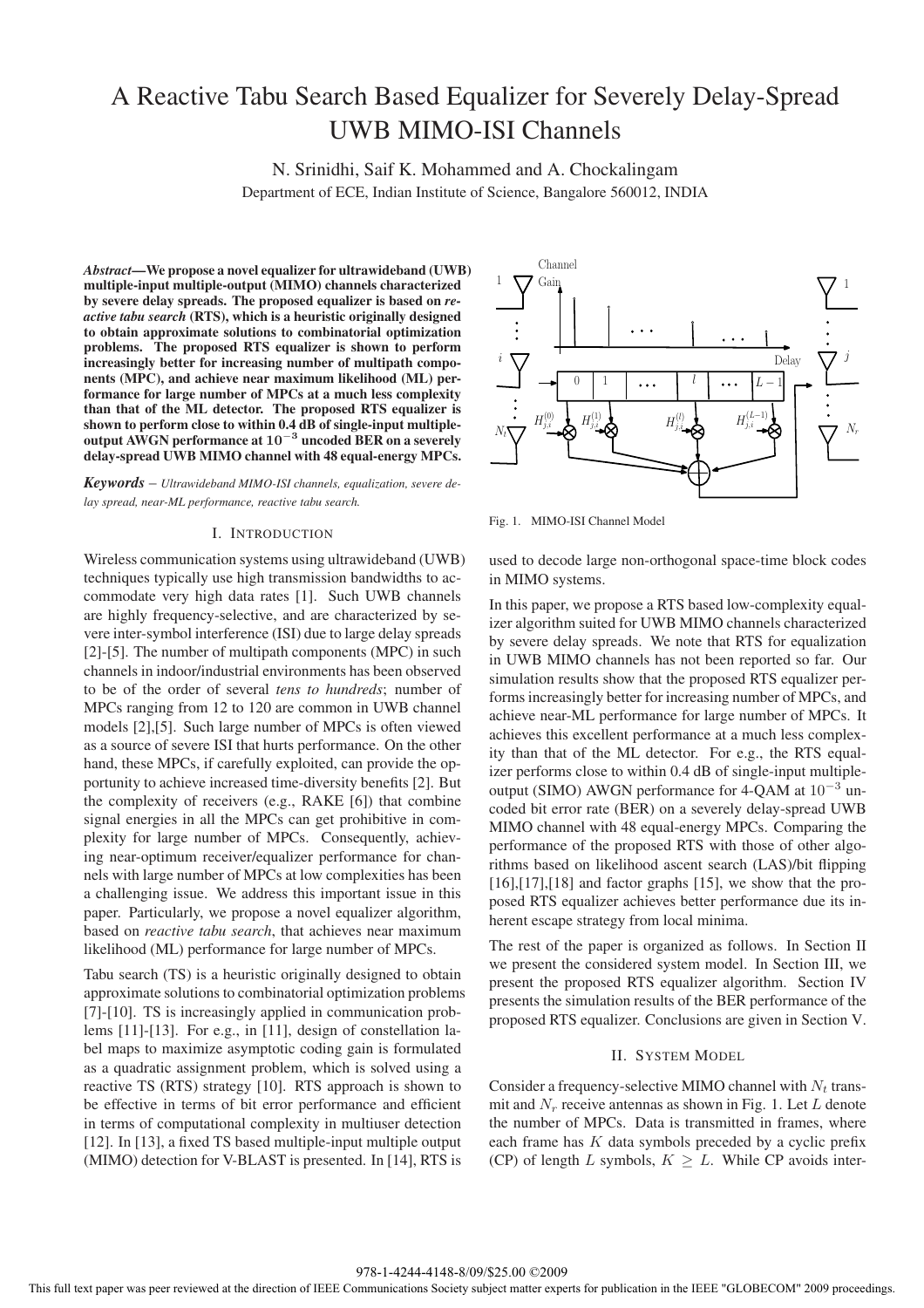frame interference, there will be ISI within the frame. Let  $X_q \nightharpoonup K - 1$ , where A is the transmit symbol alphabet, which is  $\widetilde{\mathbf{x}}_q \in \mathbb{A}^{N_t}$  be the transmitted symbol at time  $q, 0 \leq q \leq$ taken to be a QAM constellation. The received signal vector at time q can be written as

$$
\mathbf{y}_q = \sum_{l=0}^{L-1} \widetilde{\mathbf{H}}_l \widetilde{\mathbf{x}}_{q-l} + \mathbf{w}_q, \qquad q = 0, \cdots, K-1, (1)
$$

where  $\mathbf{y}_q \in \mathbb{C}^{N_r \times 1}$ ,  $\widetilde{\mathbf{H}}_l \in \mathbb{C}^{N_r \times N_t}$  is the channel gain matrix for the *l*th MPC such that,  $H_{j,i}^{(l)}$  denotes the entry on the *j*th row and *i*th column of the  $\tilde{H}_l$  matrix, i.e.,  $H_{j,i}^{(l)}$  is the channel from *i*th transmit antenna to the *i*th receive antenna channel from ith transmit antenna to the jth receive antenna on the *l*th MPC. The entries of  $\mathbf{H}_l$  are assumed to be ran-<br>dom with distribution  $CN(0, 1)$ . It is further assumed that dom with distribution  $CN(0, 1)$ . It is further assumed that **H**<sub>l</sub>,  $t = 0, \dots, L - 1$  do not change for one frame duration.  $\mathbf{w}_q \in \mathbb{C}^{N_r \times 1}$  is the additive white Gaussian noise vector at time a whose entries are independent each with vari- $\mathbf{H}_l, l = 0, \dots, L - 1$  do not change for one frame durator at time  $q$ , whose entries are independent, each with variance  $N_0$ . The CP will render the linearly convolving channel to a circularly convolving one, and so the channel will be multiplicative in frequency domain. Because of the CP, the received signal in frequency domain, for the ith frequency index ( $0 \le i \le K - 1$ ), can be written as

$$
\mathbf{r}_i = \mathbf{G}_i \mathbf{u}_i + \mathbf{v}_i, \tag{2}
$$

where  $\mathbf{r}_i = \frac{1}{\sqrt{i}}$  $\frac{1}{\overline{K}}\sum_{q=0}^{K-1}e^{\frac{-2\pi{\bf j}qi}{K}}{\bf y}_{q},\;{\bf u}_{i}=\frac{1}{\sqrt{j}}$  $\frac{1}{\overline{K}}\sum_{q=0}^{K-1}e^{\frac{-2\pi\mathbf{j}q i}{K}}\widetilde{\mathbf{x}}_q,$  $\mathbf{v}_i = \frac{1}{\sqrt{i}}$  $\frac{1}{K} \sum_{q=0}^{K-1} e^{\frac{-2\pi j q i}{K}} \mathbf{w}_q$ ,  $\mathbf{G}_i = \sum_{q=0}^{L-1} e^{\frac{-2\pi j q i}{K}} \widetilde{\mathbf{H}}_q$ , and  $\mathbf{j} = \sqrt{-1}$ . Stacking the K vectors  $\mathbf{r}_i$ ,  $i = 0, \dots, K - 1$ , we write

$$
\mathbf{r} = \underbrace{\mathbf{G}\mathbf{F}}_{\triangleq \mathbf{H}_{eff}} \mathbf{x}_{eff} + \mathbf{v}_{eff}, \tag{3}
$$

where

$$
\mathbf{r} = \begin{bmatrix} \mathbf{r}_0 \\ \mathbf{r}_1 \\ \vdots \\ \mathbf{r}_{K-1} \end{bmatrix}, \quad \mathbf{G} = \begin{bmatrix} \mathbf{G}_0 & & & & 0 \\ & \mathbf{G}_1 & & & 0 \\ & & \ddots & & \\ & & & \mathbf{G}_{K-1} \end{bmatrix},
$$
\n
$$
\mathbf{x}_{eff} = \begin{bmatrix} \tilde{\mathbf{x}}_0 \\ \tilde{\mathbf{x}}_1 \\ \vdots \\ \tilde{\mathbf{x}}_{K-1} \end{bmatrix}, \quad \mathbf{v}_{eff} = \begin{bmatrix} \mathbf{v}_0 \\ \mathbf{v}_1 \\ \vdots \\ \mathbf{v}_{K-1} \end{bmatrix},
$$
\n
$$
\mathbf{F} = \frac{1}{\sqrt{K}} \begin{bmatrix} \rho_{0,0} \mathbf{I}_{N_t} & \rho_{1,0} \mathbf{I}_{N_t} & \cdots & \rho_{K-1,0} \mathbf{I}_{N_t} \\ \vdots & \vdots & \cdots & \vdots \\ \rho_{0,K-1} \mathbf{I}_{N_t} & \rho_{1,K-1} \mathbf{I}_{N_t} & \cdots & \rho_{K-1,K-1} \mathbf{I}_{N_t} \end{bmatrix}
$$
\n
$$
= \frac{1}{\sqrt{K}} \mathbf{D}_K \otimes \mathbf{I}_{N_t},
$$

where  $\rho_{q,i} = e^{\frac{-2\pi jq i}{K}}$ ,  $D_K$  is the K-point DFT matrix and  $\otimes$  denotes the K-pocker product. Separating real and imagi-⊗ denotes the Kronecker product. Separating real and imaginary parts of the various vectors/matrices as

$$
\mathbf{H}_{eff} = \mathbf{H}_{eff,I} + \mathbf{j} \mathbf{H}_{eff,Q}, \quad \mathbf{r} = \mathbf{r}_I + \mathbf{j} \mathbf{r}_Q,
$$
  

$$
\mathbf{x}_{eff} = \mathbf{x}_{eff,I} + \mathbf{j} \mathbf{x}_{eff,Q}, \quad \mathbf{v}_{eff} = \mathbf{v}_{eff,I} + \mathbf{j} \mathbf{v}_{eff,Q},
$$

and defining

$$
\mathbf{H} = \begin{pmatrix} \mathbf{H}_{eff,I} & -\mathbf{H}_{eff,Q} \\ \mathbf{H}_{eff,Q} & \mathbf{H}_{eff,I} \end{pmatrix}, \quad \mathbf{r} = [\mathbf{r}_I^T \ \mathbf{r}_Q^T]^T,
$$

$$
\mathbf{x} = [\mathbf{x}_{eff,I}^T \ \mathbf{x}_{eff,Q}^T]^T, \quad \mathbf{v} = [\mathbf{v}_{eff,I}^T \ \mathbf{v}_{eff,Q}^T]^T,
$$

the received signal vector can be written in real form as

$$
\mathbf{r} = \mathbf{H}\mathbf{x} + \mathbf{v}, \tag{4}
$$

where  $\mathbf{r} \in \mathbb{R}^{2N_rK}$ ,  $\mathbf{H} \in \mathbb{R}^{2N_rK \times 2N_tK}$ , and  $\mathbf{v} \in \mathbb{R}^{2N_rK}$ . The entries of the **x** vector will be from a real alphabet  $A_R =$  ${a_j, j = 1, 2, \cdots, M}$ , where  $a_j = 2j - 1 - M$ . The ML solution is obtained by minimizing the ML cost

$$
\phi(\mathbf{x}) = \|\mathbf{r} - \mathbf{H}\mathbf{x}\|^2 = \mathbf{x}^T \mathbf{H}^T \mathbf{H}\mathbf{x} - 2\mathbf{x}^T \mathbf{H}^T \mathbf{r}
$$
 (5)

over all  $\mathbf{x} \in \mathbb{A}^{2N_tK}_R$ . Though optimum, the computational complexity of the ML solution increases exponentially with  $N_tK$ . This necessitates the use of suboptimum solutions. It has been found that many modern meta-heuristic algorithms give near-ML performance at a much reduced complexity [19]. In the next section, we propose one such heuristic based on reactive tabu search. Let  $S = 2N_tK$  and  $R = 2N_rK$ .

## III. PROPOSED RTS EQUALIZER ALGORITHM

The RTS algorithm is an iterative local neighborhood search algorithm. It starts with an initial solution vector, defines a neighborhood around it (i.e., defines a set of neighboring vectors based on a neighborhood criteria), and moves to the best vector among the neighboring vectors (even if the best neighboring vector is worse, in terms of likelihood, than the current solution vector; this allows the algorithm to escape from local minima). This process is continued for a certain number of iterations, after which the algorithm is terminated and the best among all the solution vectors in all the iterations is declared as the final solution vector. In defining the neighborhood of the solution vector in a given iteration, the algorithm attempts to avoid cycling by making the moves to solution vectors of the past few iterations as tabu (i.e., prohibits these moves), which ensures efficient search of the solution space. The number of these past iterations is parametrized as the 'tabu period.' The search is referred to as fixed tabu search if the tabu period is kept constant. If the tabu period is dynamically changed (e.g., increase the tabu period if more repetitions of the solution vectors are observed in the search path), then the search is called reactive tabu search. We consider reactive tabu search in this paper because of its robustness (choice of a good fixed tabu period can be tedious).

*Neighborhood Definition:* Let M denote the cardinality of A<sub>R</sub>. Let  $a_q \in A_R$ ,  $q = 1, \dots, M$ . Define a set  $\mathcal{N}(a_q)$ as a fixed subset of  $\mathbb{A}_R \setminus \mathbb{A}_q$ , which we refer to as the *symbol neighborhood* of  $a_q$ . We choose the cardinality of this set to be the same for all  $a_q$ ,  $q = 1, \dots, M$ ; i.e., we take  $|\mathcal{N}(a_{q})| = N$ ,  $\forall q$ . Note that the maximum and minimum values of N are M−1 and 1, respectively. We choose the symbol neighborhood based on Euclidean distance, i.e., for a given symbol, those  $N$  symbols which are the nearest will form its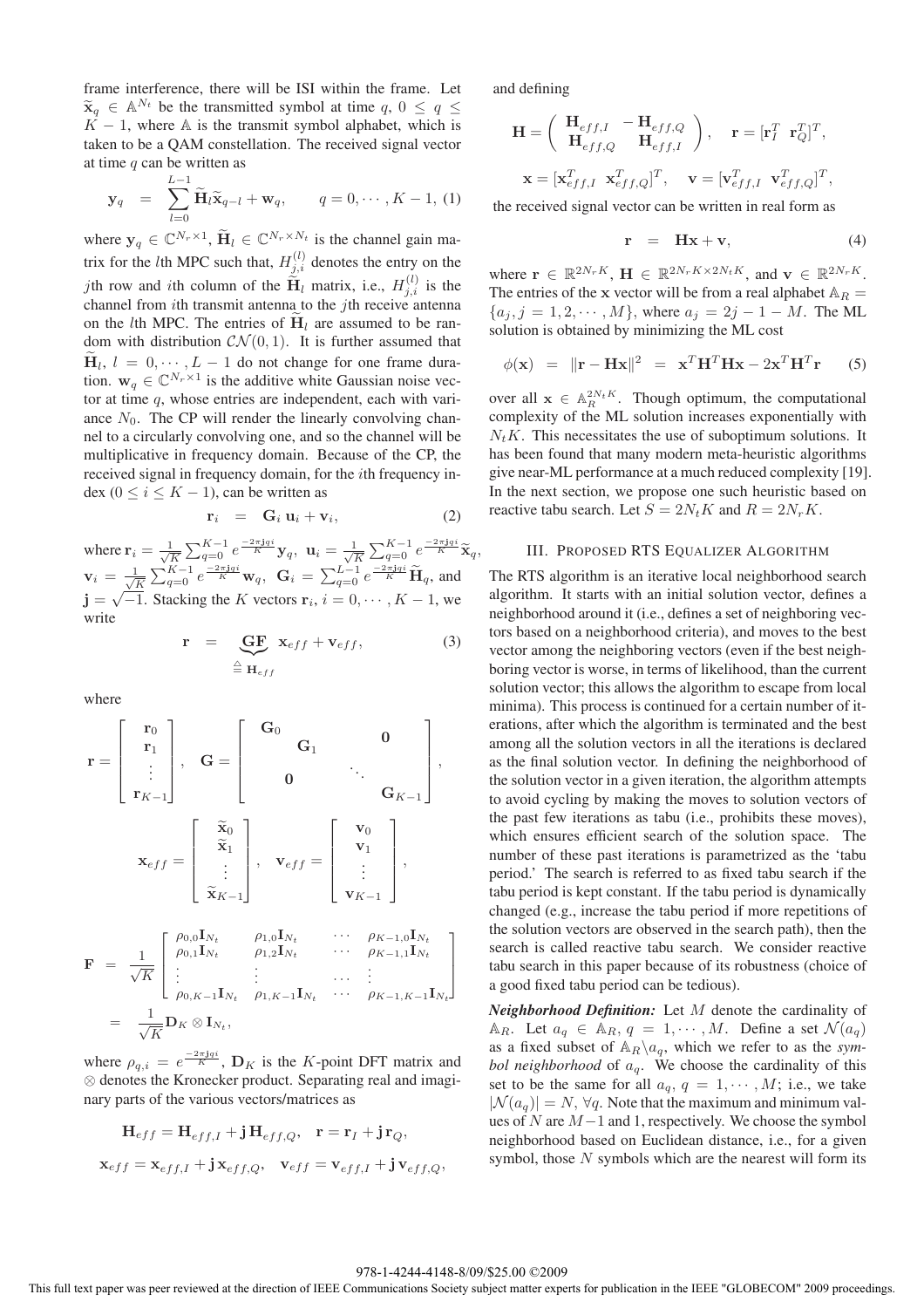neighborhood; the nearest symbol will be the first neighbor, the next nearest symbol will be the second neighbor, and so on. For e.g.,  $A_R = \{-3, -1, 1, 3\}$  for 4-PAM, and choosing N to be 2,  $\mathcal{N}(-3) = \{-1, 1\}$ ,  $\mathcal{N}(-1) = \{-3, 1\}$ ,  $\mathcal{N}(1) =$  ${-1, 3}$ ,  $\mathcal{N}(3) = {1, -1}$  are possible symbol neighborhoods. If  $N = 3, \mathcal{N}(-3) = \{-1, 1, 3\}, \mathcal{N}(-1) = \{-3, 1, 3\}, \mathcal{N}(1) =$  ${-1, 3, -3}$ ,  $\mathcal{N}(3) = {1, -1, -3}$  are possible symbol neighborhoods. Let  $w_v(a_q)$ ,  $v = 1, \ldots, N$  denote the *v*th element in  $\mathcal{N}(a_q)$ ; i.e., we say  $w_v(a_q)$  is the *v*th symbol neighbor of  $a_q$ . Let  $\mathbf{x}^{(m)} = [x_1^{(m)} \, x_2^{(m)} \cdots x_S^{(m)}]$  denote the data vector be-<br>longing to the solution space in the *m*th iteration, where longing to the solution space, in the mth iteration, where  $x_i^{(m)} = a_q, \, q \in \{1, \cdots, M\}.$  We refer to the vector

$$
\mathbf{z}^{(m)}(u,v) = [z_1^{(m)}(u,v) \ z_2^{(m)}(u,v) \ \cdots \ z_S^{(m)}(u,v)],(6)
$$

as the  $(u, v)$ <sup>th</sup> *vector neighbor* (or simply the  $(u, v)$ <sup>th</sup> neighbor) of  $\mathbf{x}^{(m)}$ ,  $u = 1, \dots, S$ ,  $v = 1, \dots, N$ , if i)  $\mathbf{x}^{(m)}$  differs from  $\mathbf{z}^{(m)}(u, v)$  in the *u*th coordinate, and *ii*) the *u*th element of  $\mathbf{z}^{(m)}(u, v)$  in the *u*th coordinate, and *ii*) the *u*th element of  $\mathbf{z}^{(m)}(u, v)$  is the *v*th symbol neighbor of  $x_u^{(m)}$ . That is,

$$
z_i^{(m)}(u,v) = \begin{cases} x_i^{(m)} & \text{for } i \neq u \\ w_v(x_u^{(m)}) & \text{for } i = u. \end{cases}
$$
 (7)

So we will have SN vectors which differ from a given vector in the solution space in only one coordinate. These  $SN$  vectors form the neighborhood of the given vector. We note that neighborhood definition based on *bit-flipping* [16] is a special case of the above neighborhood definition for  $M = 2$ ,  $N = 1$ . An operation on  $\mathbf{x}^{(m)}$  which gives  $\mathbf{x}^{(m+1)}$  belonging to the vector neighborhood of  $\mathbf{x}^{(m)}$  is called a *move*. The algorithm is said to execute a move  $(u, v)$  if  $\mathbf{x}^{(m+1)} = \mathbf{z}^{(m)}(u, v)$ .<br>We note that the number of candidates to be considered for We note that the number of candidates to be considered for a move in any one iteration is SN. Also, the overall number of 'distinct' moves possible is SMN, which is the cardinality of the union of all moves from all M*<sup>S</sup>* possible solution vectors. The tabu value of a move, which is a non-negative integer, means that the move cannot be considered for that many number of subsequent iterations, unless certain conditions are satisfied.

*Tabu Matrix:* A *tabu matrix* of size  $SM \times N$  is the matrix whose entries denote the tabu values of moves. The  $(r, s)$ th entry of the  $tabu$ *-matrix* corresponds to the move  $(u, v)$  from  $\mathbf{x}^{(m)}$  when  $u = \lfloor \frac{r-1}{M} \rfloor + 1$ ,  $v = s$  and  $x_u^{(m)} = a_q$ , where  $q = mod(r - 1, M) + 1.$ 

*Algorithm:* Let  $g^{(m)}$  be the vector which has the least ML cost found till the *mth* iteration of the algorithm. Let  $l_{rep}$  be the average length (in number of iterations) between two successive occurrences of the same solution vector (repetitions), at the end of an iteration. Tabu period, P, a dynamic nonnegative integer parameter, is defined. If a move is marked as tabu in an iteration, it will remain as tabu for  $P$  subsequent iterations. A binary flag,  $lflag \in \{0, 1\}$ , is used to indicate whether the algorithm has reached a local minima in a given iteration or not; this flag is used in the evaluation of the stopping criterion of the algorithm. The algorithm starts with an initial solution vector  $\mathbf{x}^{(0)}$ , which, for e.g., could be the MMSE or MF output vector. Set  $\mathbf{g}^{(0)} = \mathbf{x}^{(0)}$ ,  $l_{rep} = 0$ , and  $P = P_0$ . All the entries of the *tabu\_matrix* are set to zero. Define  $\mathbf{r}_{mf} \stackrel{\triangle}{=} \mathbf{H}^T \mathbf{r}$ , and  $\mathbf{R} \stackrel{\triangle}{=} \mathbf{H}^T \mathbf{H}$ . Compute  $\mathbf{r}_{mf}$  and  $\mathbf{R}$ .<br>The following steps 1) to 3) are performed in each iteration The following steps 1) to 3) are performed in each iteration. Consider mth iteration in the algorithm,  $m \geq 0$ .

*Step 1)*: Initialize  $lflag = 0$ . Define  $\mathbf{f}^{(m)} \stackrel{\triangle}{=} \mathbf{R} \mathbf{x}^{(m)} - \mathbf{r}_{mf}$ .<br>Let  $\mathbf{e}^{(m)}(u, v) = \mathbf{z}^{(m)}(u, v) - \mathbf{x}^{(m)}$ . The ML costs of the Let  $\mathbf{e}^{(m)}(u, v) = \mathbf{z}^{(m)}(u, v) - \mathbf{x}^{(m)}$ . The ML costs of the SN peighbors of  $\mathbf{x}^{(m)}$  namely  $\mathbf{z}^{(m)}(u, v)$ ,  $u = 1, \dots, S$ . SN neighbors of  $\mathbf{x}^{(m)}$ , namely,  $\mathbf{z}^{(m)}(u, v)$ ,  $u = 1, \dots, S$ ,  $v = 1, \dots, N$  are computed as  $v = 1, \cdots, N$ , are computed as

$$
\phi(\mathbf{z}^{(m)}(u,v)) = (\mathbf{x}^{(m)} + \mathbf{e}^{(m)}(u,v))^{\mathrm{T}} \mathbf{R} (\mathbf{x}^{(m)} + \mathbf{e}^{(m)}(u,v))
$$
  
\n
$$
-2 ((\mathbf{x}^{(m)} + \mathbf{e}^{(m)}(u,v))^{\mathrm{T}} \mathbf{r}_{mf})
$$
  
\n
$$
= \phi(\mathbf{x}^{(m)}) + 2 ((\mathbf{e}^{(m)}(u,v))^{\mathrm{T}} \mathbf{R} \mathbf{x}^{(m)})
$$
  
\n
$$
+ (\mathbf{e}^{(m)}(u,v))^{\mathrm{T}} \mathbf{R} \mathbf{e}^{(m)}(u,v) - 2 ((\mathbf{e}^{(m)}(u,v))^{\mathrm{T}} \mathbf{r}_{mf})
$$
  
\n
$$
= \phi(\mathbf{x}^{(m)}) + 2 (\mathbf{e}^{(m)}(u,v) f_u^{(m)}) + (\mathbf{e}^{(m)}(u,v))^2 \mathbf{R}_{u,u}, \qquad (8)
$$
  
\n
$$
\stackrel{\triangle}{=} C(\mathbf{e}^{(m)}(u,v))
$$

where  $e_u^{(m)}(u, v)$  is the *u*th element of  $e^{(m)}(u, v)$ ,  $f_u^{(m)}$  is <br>wth element of  $f^{(m)}$  and **B** is the  $(u, u)$ th element of **B** uth element of  $f^{(m)}$ , and  $\mathbf{R}_{u,u}$  is the  $(u, u)$ th element of **R**.<br>  $\phi(\mathbf{x}^{(m)})$  on the RHS in (8) can be dropped since it will not  $\phi(\mathbf{x}^{(m)})$  on the RHS in (8) can be dropped since it will not affect the cost minimization Let affect the cost minimization. Let

$$
(u_1, v_1) = \frac{\arg \min}{u, v} C(e_u^{(m)}(u, v)). \tag{9}
$$

The move  $(u_1, v_1)$  is accepted if any one of the following two conditions is satisfied:

$$
\begin{aligned}\ni) & \quad \phi(\mathbf{z}^{(m)}(u_1, v_1)) < \phi(\mathbf{g}^{(m)}) \\
ii) & \quad tabu\_matrix\left((u_1 - 1)M + q, v_1\right) = 0\n\end{aligned} \tag{10}
$$

where  $q : x_{u_1}^{(m)} = a_q \in A_R$ . If move  $(u_1, v_1)$  is accepted, make  $\mathbf{x}^{(m+1)} = \mathbf{x}^{(m)} + \mathbf{e}^{(m)}(u_1, v_1).$  (11)

If move  $(u_1, v_1)$  is not accepted (i.e., neither of conditions i) and ii) is satisfied), find  $(u_2, v_2)$  such that

$$
(u_2, v_2) = \arg\min_{u, v: u \neq u_1, v \neq v_1} C(e_u^{(m)}(u, v)), \quad (12)
$$

and check for acceptance of the  $(u_2, v_2)$  move. If this also cannot be accepted, repeat the procedure for  $(u_3, v_3)$ , and so on. If all the SN moves are tabu, then all the *tabu matrix* entries are decremented by the minimum value in the *tabu matrix*; this goes on till one of the moves becomes permissible. Let  $(u', v')$  be the index of the neighbor with the minimum cost for which the move is permitted. The variables  $q', q'', v''$ are implicitly defined by  $x_{u'}^{(m)} = a_{q'} = w_{v''}(x_{u'}^{(m+1)})$ , and  $x_{u'}^{(m+1)} = a_{q''}$ , where  $a_{q'}$ ,  $a_{q''} \in A_R$ . It is noted that in this *Step 1* of the algorithm, essentially the best permissible vector neighbor is chosen as the solution vector for the next iteration.

*Step 2):* The new solution vector obtained from *Step 1* is checked for repetition. For the system model in (4), repetition can be checked by comparing the ML costs of the solutions in the previous iterations. If there is a repetition, the length of the repetition from the previous occurrence is found, the average length,  $l_{rep}$ , is updated, and the tabu period  $P$  is modified as  $P = P + 1$ . If the number of iterations elapsed since the last change of the value of P exceeds  $\beta l_{rep}$ , for a fixed  $\beta > 0$ ,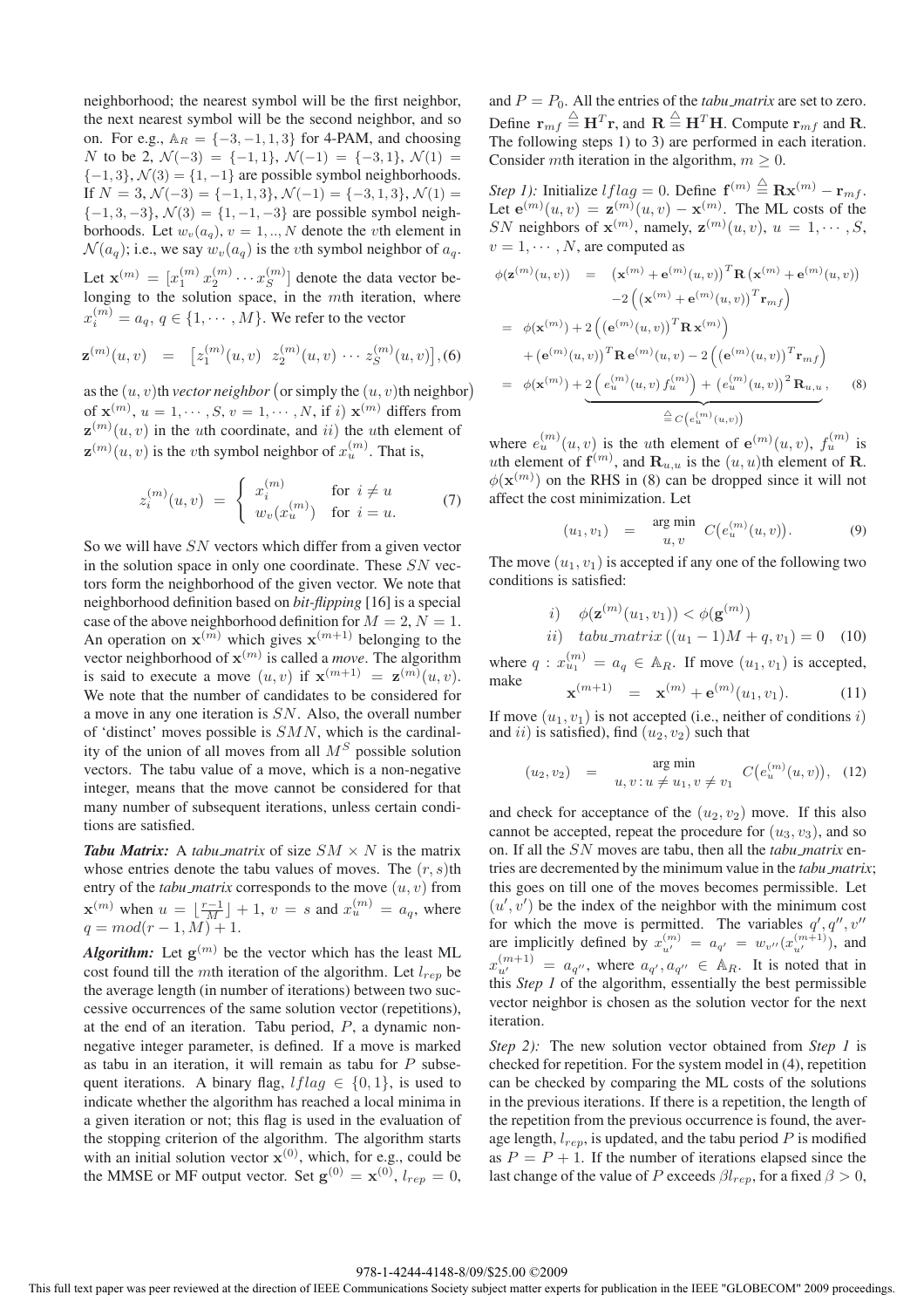make  $P = P - 1$ . The minimum value of P, however, will be 1. Note that this step of making  $P = P - 1$ , if executed, also qualifies as the one which changed P. After a move  $(u', v')$ is accepted, if  $\phi(\mathbf{x}^{(m+1)}) < \phi(\mathbf{g}^{(m)})$ , make

*tabu-matrix* 
$$
((u'-1)M + q', v')
$$
 = 0;  
\n*tabu-matrix*  $((u'-1)M + q'', v'')$  = 0;  
\n
$$
\mathbf{g}^{(m+1)} = \mathbf{x}^{(m+1)};
$$

else

*tabu-matrix* 
$$
((u'-1)M + q', v') = P + 1;
$$
  
\n*tabu-matrix*  $((u'-1)M + q'', v'') = P + 1;$   
\n*lflag* = 1,  $\mathbf{g}^{(m+1)} = \mathbf{g}^{(m)}.$ 

It is noted that this *Step 2* of the algorithm implements the 'reactive' part in the search, by dynamically changing P.

*Step 3):* Update the entries of the *tabu matrix* as

*tabu\_matrix* 
$$
(r, s)
$$
 = max{*tabu\_matrix*  $(r, s) - 1, 0$ }, (13)

for  $r = 1, \dots, SM, s = 1, \dots, N$ .  $f^{(m)}$  is updated as

$$
\mathbf{f}^{(m+1)} = \mathbf{f}^{(m)} + e_{u'}^{(m)}(u', v') \mathbf{R}_{u'}, \tag{14}
$$

where  $\mathbf{R}_u$  is the u'th column of  $\mathbf{R}$ . The algorithm terminates<br>in *Sten* 3 if the following stopping criterion is satisfied, else it in *Step 3* if the following stopping criterion is satisfied, else it goes back to *Step 1*.

*Stopping criterion:* The algorithm can be stopped based on a fixed number of iterations. Though convergence can be slow at low SNRs, it can be fast at moderate to high SNRs. So rather than fixing a large number of iterations to stop the algorithm irrespective of the SNR, we use an efficient stopping criterion which makes use of the knowledge of the best ML cost in a given iteration, as follows. Since the ML criterion is to minimize  $\|\mathbf{Hx} - \mathbf{r}\|^2$ , the minimum value of the objective<br>function  $\mathbf{x}^T \mathbf{H}^T \mathbf{H} \mathbf{x} - 2\mathbf{x}^T \mathbf{H}^T \mathbf{r}$  is always greater than  $-\mathbf{r}^T \mathbf{r}$ . function  $\mathbf{x}^T \mathbf{H}^T \mathbf{H} \mathbf{x} - 2\mathbf{x}^T \mathbf{H}^T \mathbf{r}$ , is always greater than  $-\mathbf{r}^T \mathbf{r}$ .<br>We stop the algorithm when the least ML cost achieved in an We stop the algorithm when the least ML cost achieved in an iteration is within certain range of the global minimum, which is  $-\mathbf{r}^T\mathbf{r}$ . We stop the algorithm in the *mth* iteration, only if  $lflag = 1$  and certain conditions are satisfied as given below. The algorithm is stopped if the condition

$$
\frac{|\phi(\mathbf{g}^{(m)}) - (-\mathbf{r}^T \mathbf{r})|}{|\mathbf{r}^T \mathbf{r}|} < \alpha_1 \tag{15}
$$

is met with at least *min iter* iterations being completed to make sure the search algorithm has 'settled.' The bound is gradually relaxed as the number of iterations increase and the algorithm is terminated when

$$
\frac{|\phi(\mathbf{g}^{(m)}) - (-\mathbf{r}^T \mathbf{r})|}{|\mathbf{-r}^T \mathbf{r}|} < m\alpha_2. \tag{16}
$$

In (15) and (16),  $\alpha_1$  and  $\alpha_2$  are positive constants. In addition, we terminate the algorithm whenever the number of repetitions of solutions exceeds *max rep*. Also, the maximum number of iterations is set to *max iter*.

*Initial vector using FD-MMSE Equalizer:* The detected symbol vector obtained using frequency domain (FD) MMSE equalization can be used as the initial vector to the RTS algorithm. The FD-MMSE equalizer on the ith frequency employs MMSE nulling as

$$
\widehat{\mathbf{u}}_i = \left( \mathbf{G}_i^H \mathbf{G}_i + \frac{N_0}{E_s} \mathbf{I}_{N_t} \right)^{-1} \mathbf{G}_i^H \mathbf{r}_i, \quad 0 \le i \le K - 1, \tag{17}
$$

where E*<sup>s</sup>* is the average energy of a transmitted symbol. The  $\hat{u}$ <sup>'</sup> is are transformed back to time domain using  $K$ -point IDFT, to obtain an estimate of the transmitted symbol vector, as

$$
\widehat{\widetilde{\mathbf{x}}}_q = \frac{1}{\sqrt{K}} \sum_{i=0}^{K-1} e^{\frac{2\pi \mathbf{j} q i}{K}} \widehat{\mathbf{u}}_i, \quad 0 \le q \le K - 1, \quad (18)
$$

which are used to form the initial vector to the RTS algorithm.

## *A. RTS algorithm versus LAS algorithm in [17]*

It is noted that the LAS algorithm presented in [17] is also a local neighborhood search based algorithm, where the basic definition of neighborhood is the same as in RTS. However, LAS differs from RTS in the following aspects:  $i)$  while the definition of neighborhood is static in LAS for all iterations, in RTS, in addition to the basic neighborhood definition, there is also a dynamic aspect to the neighborhood definition by way of prohibiting certain vectors from being included in the neighbor list (implemented through repetition checks/tabu period), and  $ii)$  while LAS gets trapped in the local minima that it first encounters and declares this minima to be the final solution vector, RTS can potentially find better minimas because of the escape strategy embedded in the algorithm (by way of allowing to pick and move to the best neighbor even if that neighbor has a lesser likelihood than the current solution vector).

It is further noted that a general version of LAS (termed as *multistage LAS – MLAS* [17]) executes a different escape mechanism when it encounters a local minima, by changing the neighborhood definition: it considers vectors which differ in two or more coordinates (as opposed to only one in the basic neighborhood definition) as neighbors. On escaping from a local minima, the algorithm reverts back to the basic neighborhood definition till the next local minima is encountered and stops when no escape from a local minima is possible. Since the performance gain of MLAS compared to LAS is found to be small, in this paper we limit our comparison of RTS with only LAS. Our simulation results in the following section show that RTS performs better than LAS.

## IV. SIMULATION RESULTS

We evaluated the BER performance of the proposed RTS equalizer in a  $4 \times 4$  MIMO V-BLAST system with 4-QAM modulation (the RTS algorithm, however, is applicable to general QAM), as a function of average  $E_b/N_0$  per receive antenna, through simulations. We have assumed uniform power delay profile (i.e., all the  $L$  paths are assumed to be of equal energy). We evaluated the performance for various number of delay paths,  $L$ , and frame sizes,  $K$ , keeping  $L/K$  constant. As seen in Figs. 2 and 3, the RTS equalizer performs increasingly closer to the optimum performance for increasing number of dimensions (i.e., increasing  $L, K$ ). The FD-MMSE equalizer output is taken to be the initial vector. The following RTS parameters are used in the simulations: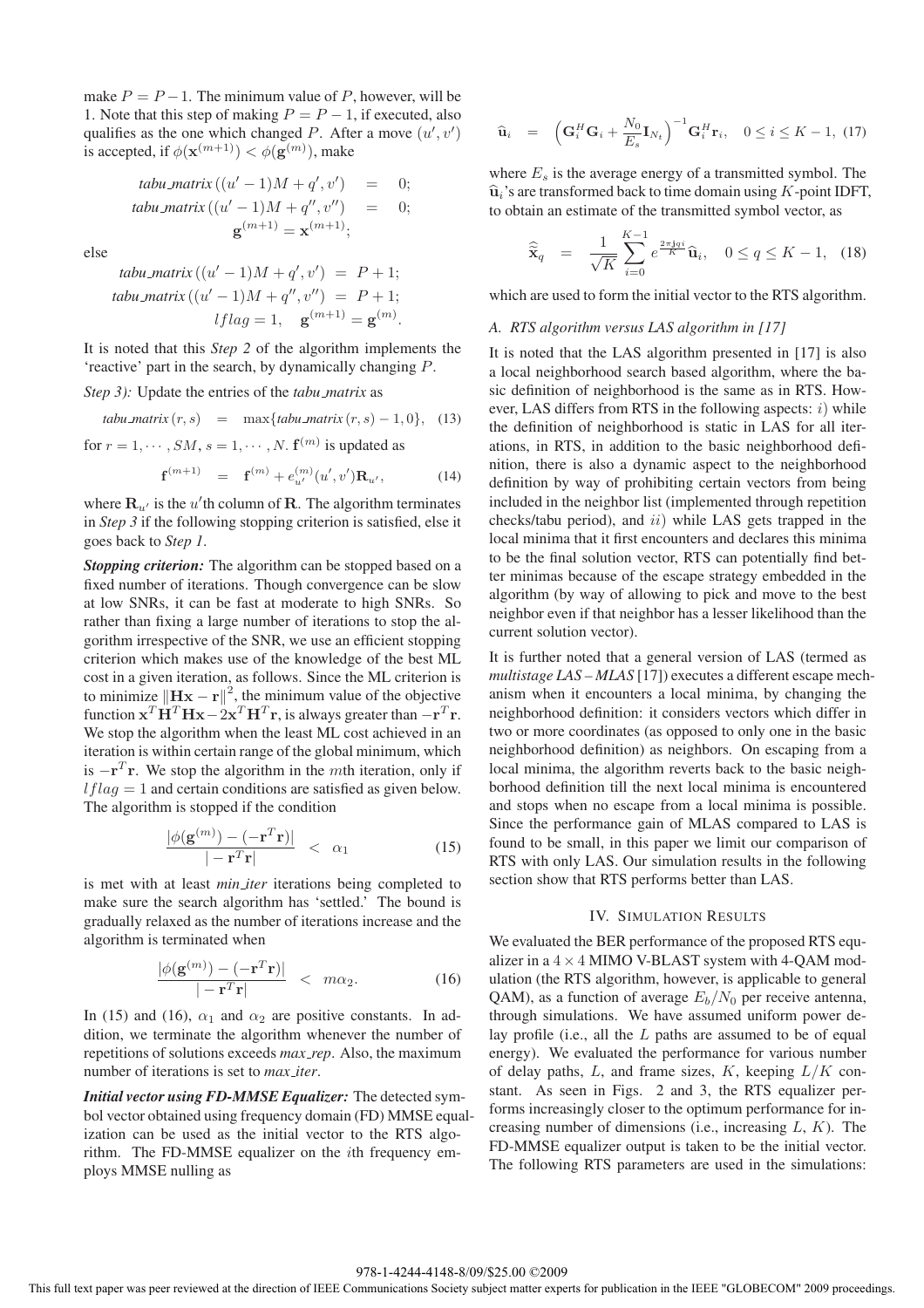

Fig. 2. Uncoded BER performance of the RTS equalizer in a  $4 \times 4$  MIMO V-BLAST system with 4-OAM for different number of delay paths  $(L)$  and frame sizes  $(K)$ , keeping  $\overline{L}/K$  constant. Uniform power delay profile.



Fig. 3. Comparison of the BER performance of the proposed RTS equalizer with those of LAS equalizer and and FD-MMSE equalizer in a 4 *×* 4 MIMO V-BLAST system with 4-QAM for different number of delay paths  $(L)$  and frame sizes  $(K)$ , keeping  $L/K$  constant. Uniform power delay profile.

 $P_0 = 2; \beta = 1; \alpha_1 = 0.03; max\_rep = 75; min\_iter = 30.$ For  $K = 64$  and 128,  $max\_iter = 300$  and  $\alpha_2 = 0.00075$ . For  $K = 512$ ,  $max\_iter = 500$  and  $\alpha_2 = 0.0004$ .

In Fig. 2, we plot the uncoded BER of the RTS equalizer for  $(L = 6, K = 64)$ ,  $(L = 12, K = 128)$ , and  $(L =$ 48,  $K = 512$ ,  $L/K = 0.09375$ . We have also plotted the performance of SIMO AWGN (for the same  $N_r$ ) which is a good lower bound on the best detector performance. It can be seen that the performance of RTS equalizer improves as L, K are increased. For e.g., the performance gap between the RTS equalizer and the SIMO AWGN performance is only about 0.4 dB for  $L = 48$  MPCs at an uncoded BER of  $10^{-3}$ . Even with only  $L = 12$  MPCs, the RTS equalizer performance is only about 0.8 dB away from SIMO AWGN performance at  $10^{-3}$  BER.

Next, in Fig. 3, we present a BER performance comparison of the equalizers based on RTS and LAS [17] with FD-MMSE initial vector for both. The BER performance of the FD-MMSE equalizer (without any search) is also plotted for comparison; it can be seen that it performs significantly poor. However, the subsequent search operations carried out in RTS and LAS result in significantly improved performance for increasing L, K. Both RTS and LAS show large dimension effect (i.e., BER improves for increasing  $L, K$ , keeping  $L/K$ constant). However, for a given  $L$ , RTS performs better than LAS. For example, at a BER of  $10^{-3}$ , the performance of LAS is worse by about 1.5 dB compared to that of RTS for  $L = 6$ ,  $K = 64$ . For  $L = 12$ ,  $K = 128$ , the performance gap is about 0.8 dB in favor of RTS. This improvement can be attributed to the escape mechanism in RTS from local minimas. Also, this better performance is achieved with only a small increase in complexity (shown in Fig. 4). For even larger dimensions ( $L = 48$ ,  $K = 512$ ), we have found that RTS and LAS perform almost the same. We note that the BER of the factor graph based equalizer in [15] showed significant error floors for  $L = 12$ .

*Complexity of RTS versus LAS:* The complexity of the RTS algorithm comprises of 3 main parts:  $i$ ) FD-MMSE initial vector computation, *ii*) computation of  $\mathbf{H}^T\mathbf{H}$ , and *iii*) the search operation. Complexity parts  $i$ ) and  $ii$ ) are the same for both RTS and LAS, and only the search complexity part  $iii)$ differs. Figure 4 shows the RTS and LAS complexity plots as a function of the frame size,  $K$ , for  $4 \times 4$  V-BLAST, 4-QAM, average  $E_b/N_0=0$  dB,  $L/K = 0.09375$ , and uniform delay profile. The per-symbol complexity of FD-MMSE computation is  $O(KN_t + N_t^2)$ . The per-symbol complexity of  $\mathbf{H}^T \mathbf{H}$ <br>computation is  $O(K^2 N_t)$ . The per-symbol search complexcomputation is  $O(K^2N_t)$ . The per-symbol search complexities for RTS and LAS are obtained by simulations, and are plotted in Fig. 4. It can be seen that  $a$ ) the search complexity of RTS is slightly higher than that of LAS for small  $K$ ,  $b$ ) for large K, search complexities of RTS and LAS are almost the same, and c) the per-symbol search complexity is only  $O(K)$  for both RTS and LAS for large K (i.e., search complexity plots run parallel to  $c_2K$  line). It can be also seen from Fig. 4 that the *overall* per-symbol complexities of RTS and LAS are almost the same; this is because, for small  $N_t$  (e.g.,  $N_t = 4$ ), the  $O(K^2 N_t)$  complexity of  $\mathbf{H}^T \mathbf{H}$  is the dominant one, which is same in both RTS and LAS. In summary, the proposed RTS performs better than (for small/moderate  $L, K$ ) or the same as (for large  $L, K$ ) LAS with about the same complexity.

### V. CONCLUSIONS

We presented a reactive tabu search (RTS) based equalization algorithm that achieved near-ML bit error performance at low complexities in severely delay-spread UWB MIMO-ISI channels. The proposed RTS algorithm can be employed for lowcomplexity equalization in UWB wireless systems/standards that are characterized by large number of multipath components. We have assumed perfect channel knowledge of all the paths. Joint channel estimation and equalization in severely delay-spread UWB MIMO channels can be investigated as further extension to this work.